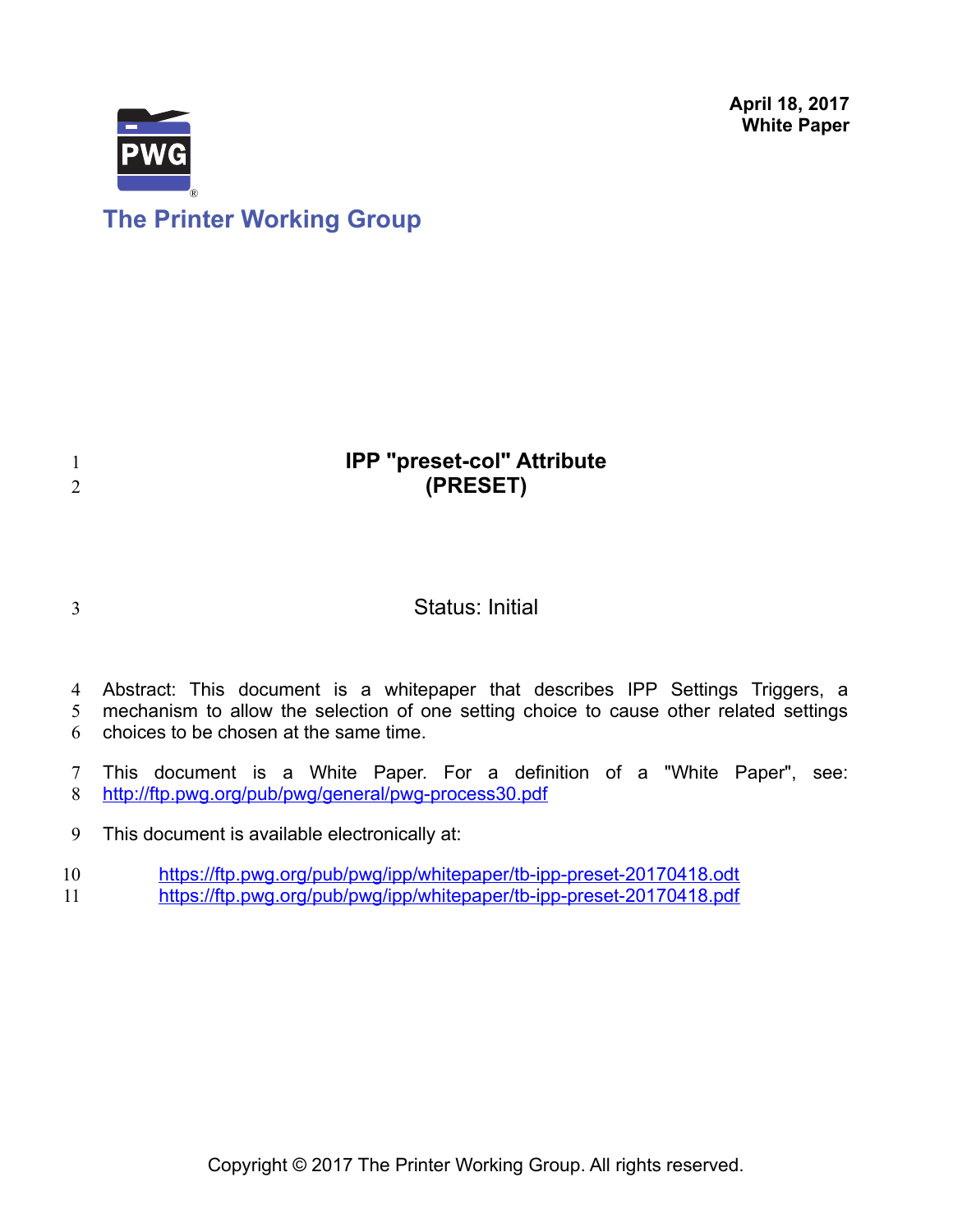- Copyright © 2017 The Printer Working Group. All rights reserved. 12
- Title: IPP "preset-col" Attribute *(PRESET)* 13

The material contained herein is not a license, either expressed or implied, to any IPR owned or controlled by any of the authors or developers of this material or the Printer Working Group. The material contained herein is provided on an "AS IS" basis and to the maximum extent permitted by applicable law, this material is provided AS IS AND WITH ALL FAULTS, and the authors and developers of this material and the Printer Working Group and its members hereby disclaim all warranties and conditions, either expressed, implied or statutory, including, but not limited to, any (if any) implied warranties that the use of the information herein will not infringe any rights or any implied warranties of merchantability or fitness for a particular purpose. 14 15 16 17 18 19 20 21 22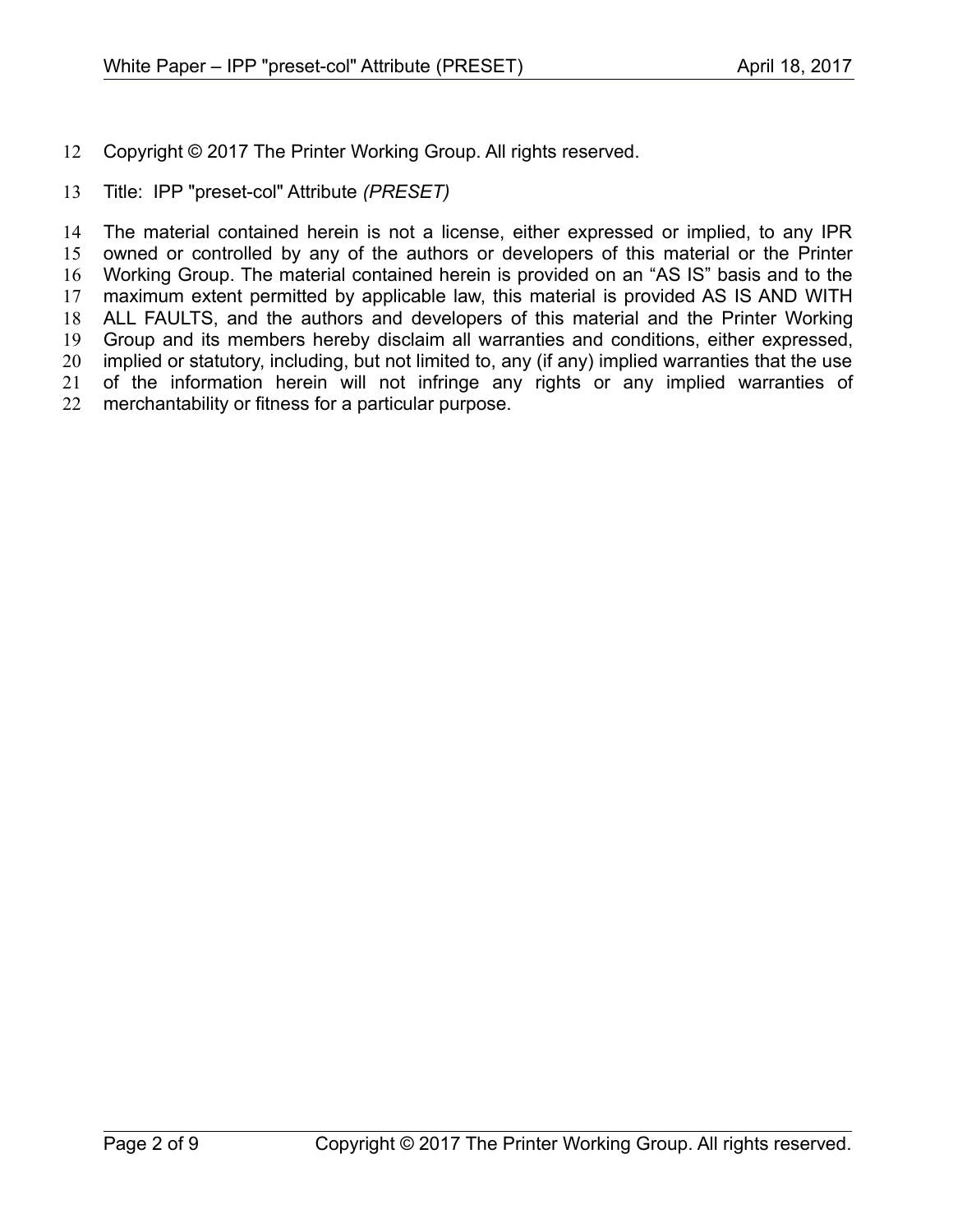| 23 | <b>Table of Contents</b> |  |
|----|--------------------------|--|
| 24 | 1.                       |  |
| 25 |                          |  |
| 26 |                          |  |
| 27 |                          |  |
| 28 |                          |  |
| 29 |                          |  |
| 30 |                          |  |
| 31 |                          |  |
| 32 |                          |  |
| 33 |                          |  |
| 34 |                          |  |
| 35 |                          |  |
| 36 |                          |  |
| 37 |                          |  |
| 38 |                          |  |
| 39 |                          |  |
| 40 |                          |  |
| 41 |                          |  |
| 42 |                          |  |
| 43 | $7^{\circ}$              |  |
| 44 | 8.                       |  |
| 45 |                          |  |
| 46 |                          |  |
| 47 |                          |  |

48

## **List of Figures**

49

## **List of Tables**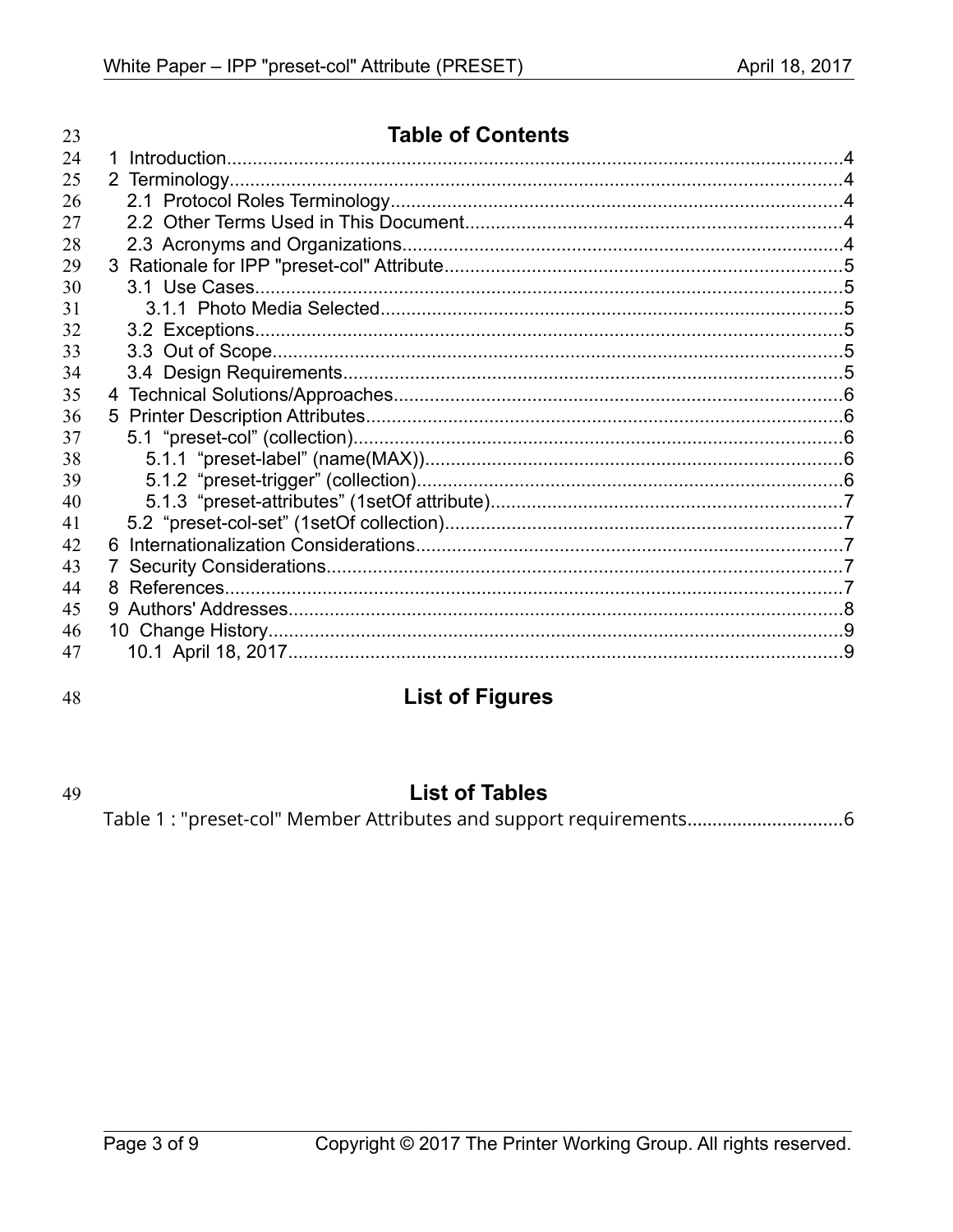## **1 Introduction** 50

This whitepaper introduces the notion of settings groups or "presets" to the IPP protocol and ecosystem. 51 52

### **2 Terminology** 53

#### **2.1 Protocol Roles Terminology** 54

This document defines the following protocol roles in order to specify unambiguous conformance requirements: 55 56

*Client*: Initiator of outgoing IPP session requests and sender of outgoing IPP operation requests (Hypertext Transfer Protocol -- HTTP/1.1 [\[RFC7230\]](#page-7-0) User Agent). 57 58

*Printer*: Listener for incoming IPP session requests and receiver of incoming IPP operation requests (Hypertext Transfer Protocol -- HTTP/1.1 [\[RFC7230\]](#page-7-0) Server) that represents one or more Physical Devices or a Logical Device. 59 60 61

#### **2.2 Other Terms Used in This Document** 62

User: A person or automata using a Client to communicate with a Printer. 63

#### **2.3 Acronyms and Organizations** 64

- *IANA*: Internet Assigned Numbers Authority,<http://www.iana.org/> 65
- *IETF*: Internet Engineering Task Force,<http://www.ietf.org/> 66
- *ISO*: International Organization for Standardization,<http://www.iso.org/> 67
- *PWG*: Printer Working Group,<http://www.pwg.org/> 68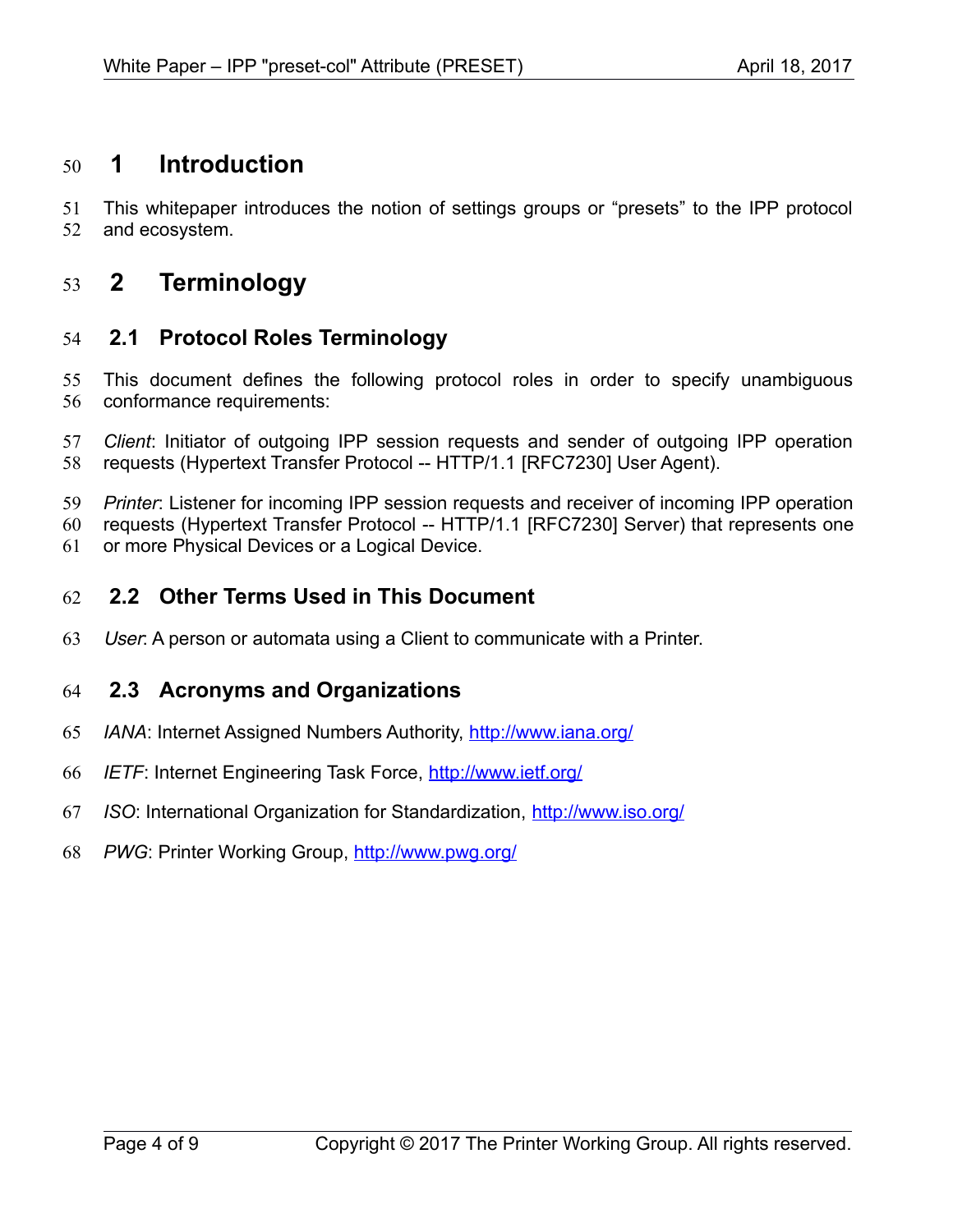## **3 Rationale for IPP "preset-col" Attribute** 69

There are cases where a particular settings choice chosen by the User logically should then lead to other choices being made as well. As a simple example, if the User changes the selected media size to 4"x6", that size is usually used with a particular photo media type, and also typically implies setting the print quality to 'best'. There is currently no mechanism in IPP to create associations between these related settings. This leaves the burden on the User to make all these changes, which visually may be in different panels in a print dialog. 70 71 72 73 74 75 76

#### **3.1 Use Cases** 77

Provide use cases for the document in subsections using the casual use case format. 78

#### **3.1.1 Photo Media Selected** 79

Kelli is in the process of printing a photo. In the print dialog, she switches the selected media from A4 to 4"x6". The Printer has indicated that the 4"x6" media size is associated with a glossy photo media type, and 'best' print quality. The Client updates the print dialog and the job ticket to reflect those changes. Kelli is pleased that these choices were made automatically, saving her time and effort. 80 81 82 83 84

#### **3.2 Exceptions** 85

Provide exceptions for the use cases using the casual use case format. 86

#### **3.3 Out of Scope** 87

- The following are considered out of scope for this document: 88
- 1. User presentation of these options 89
- 2. Changes to the core IPP specifications 90

#### **3.4 Design Requirements** 91

- The design requirements for this document are: 92
- 1. Define extensions to IPP to allow a collection of attribute values to be specified that will be chosen as a group when either a particular attribute value is chosen as a "trigger", or as a named "preset group". 93 94 95
- 2. Define a container for those collections 96
- 3. Register all attributes and operations with IANA 97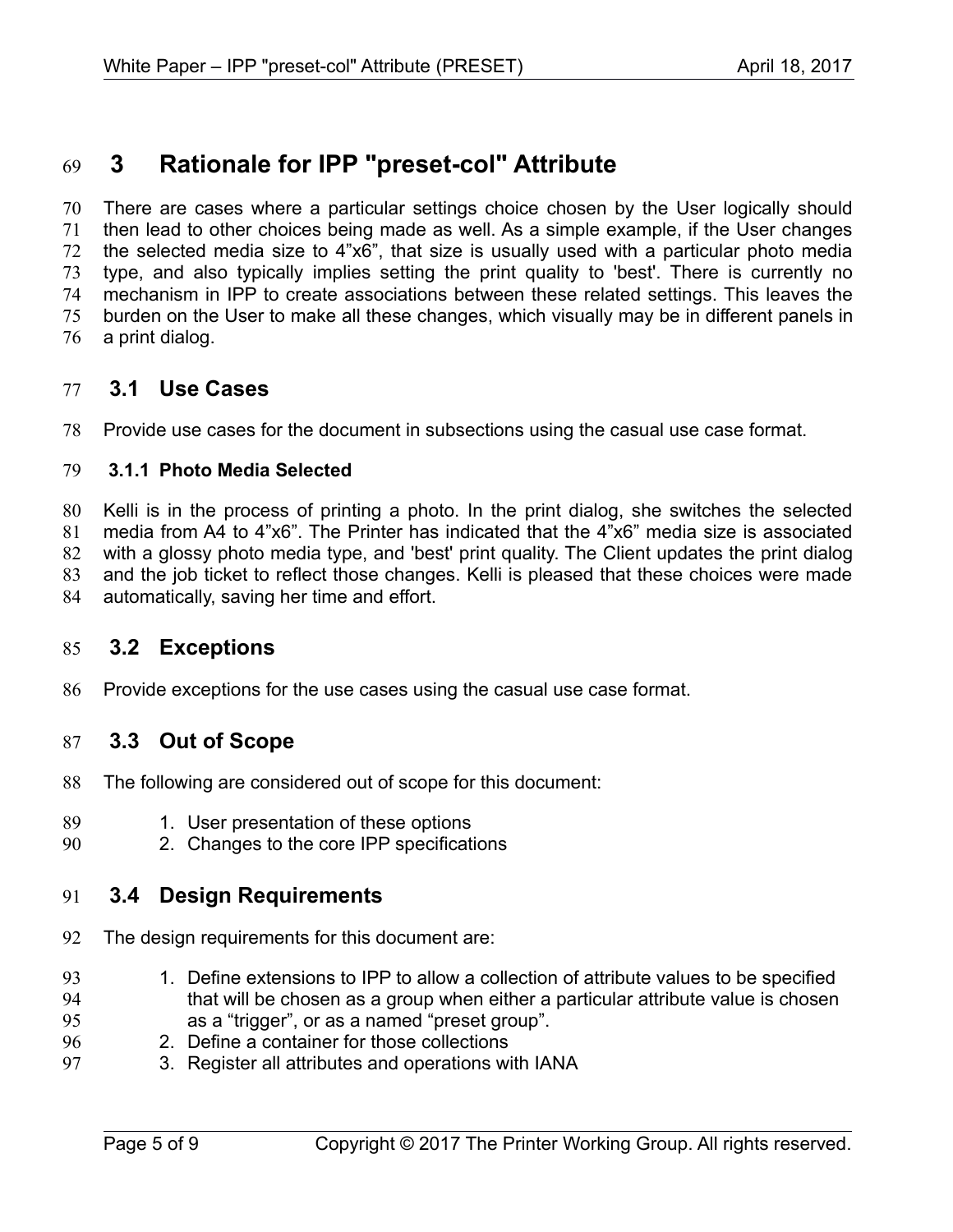## **4 Technical Solutions/Approaches** 98

This white paper defines the "preset-col" attribute, that specifies a group of attributes and attribute values with an associated label and "trigger", whose match causes the group of attribute values to be applied. This is functionally similar to the "job-constraints-supported" and "job-resolvers-supported" attributes [\[PWG5100.13\],](#page-6-0) but the latter attributes don't appear to meet all the needs of this application. The "job-constraints-supported" attribute lacks a named label, which could be added, but isn't really applicable to the "constraints / resolvers" system. Additionally, there is a risk that Clients that support IPP constraints might not support the use of IPP constraints in this "positive constraint" manner. 99 100 101 102 103 104 105 106

## **5 Printer Description Attributes** 107

#### **5.1 "preset-col" (collection)** 108

The "preset-col" attribute is a collection attribute that specifies a group of attributes and/or attribute values to be declared. This group can have a label or name that may be localized for user presentation. The group can also specify a "trigger", which is a single attribute and value. If a supporting Client detects that the User has selected this attribute value, that triggers the application of the other values to their corresponding attributes in the current job ticket. 109 110 111 112 113 114

[Table 1](#page-5-0) lists the "preset-col" member attributes. The order of values supplied in the "finishings-col" attribute is not significant. 115 116

| <b>Member Attribute</b>              | <b>Client Support</b> | <b>Printer Support</b> |  |
|--------------------------------------|-----------------------|------------------------|--|
| preset-label (name(MAX))             |                       |                        |  |
| preset-trigger (collection)          |                       |                        |  |
| preset-attribute-values (collection) |                       |                        |  |

<span id="page-5-0"></span>*Table 1 : "preset-col" Member Attributes and support requirements*

#### **5.1.1 "preset-label" (name(MAX))** 117

The "preset-label" member attribute provides a non-localized name for the "preset-col" collection. The value SHOULD be unique to allow Clients to localize them using the language-specific strings file referenced by the "printer-strings-uri" Printer attribute [\[PWG5100.13\].](#page-6-0) It SHOULD be descriptive so that it might be used without localization. 118 119 120 121

#### **5.1.2 "preset-trigger" (collection)** 122

The "preset-trigger" member attribute is an optional member attribute of "preset-col". The "preset-trigger" attribute is a collection that specifies the attribute name and value that can 123 124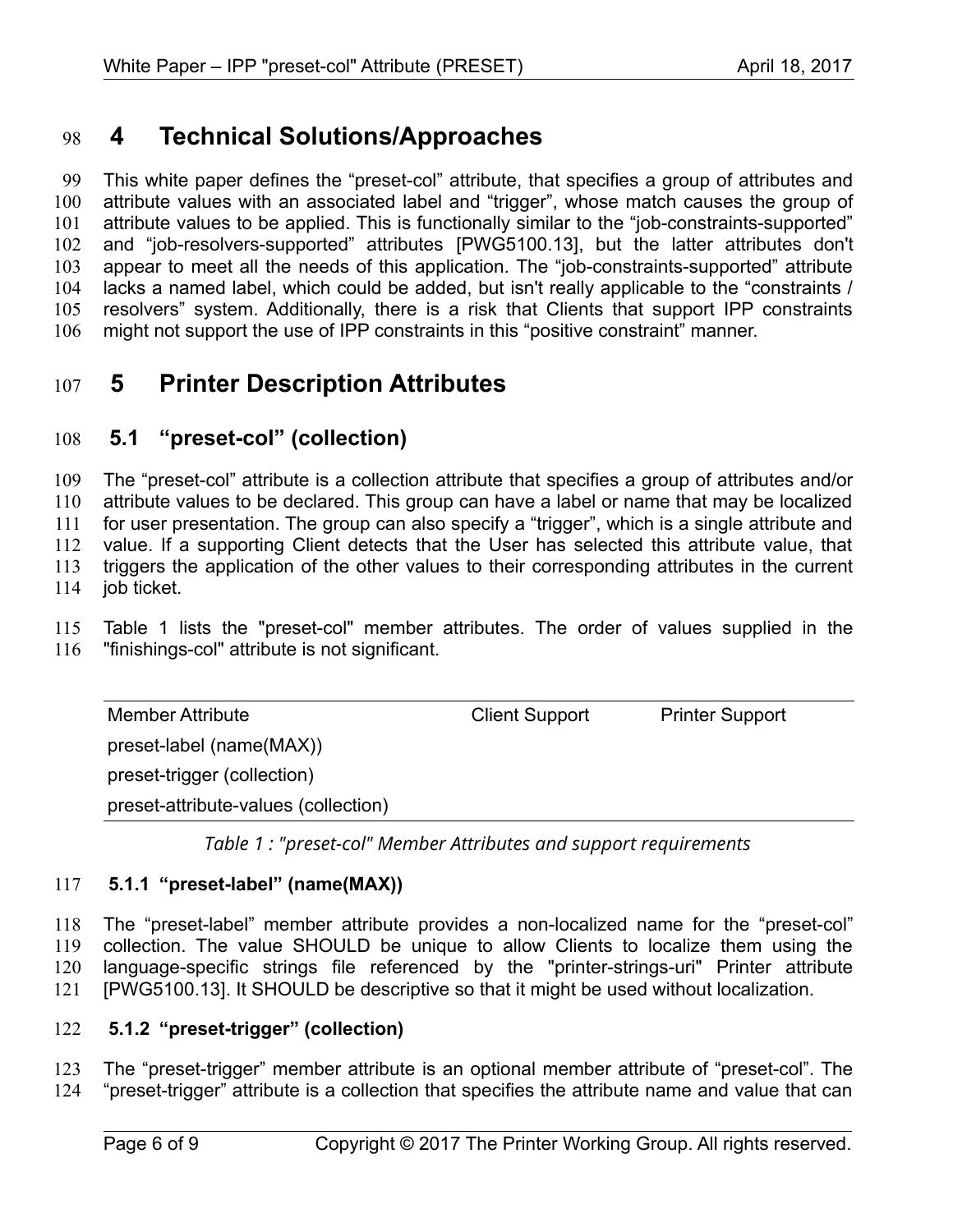trigger the selection of this preset. Each collection consists of a "preset-trigger-name (name(MAX))" member attribute plus one Job Template attributes and its value that will cause the selection of this preset. The name specified by "preset-trigger-name" MAY be localized using the value of "preset-trigger-name" as the key into the strings catalog provided at the URL specified by "printer-strings-uri" [\[PWG5100.13\].](#page-6-0) 125 126 127 128 129

#### **5.1.3 "preset-attributes" (1setOf attribute)** 130

The "preset-attributes" member attribute is the set of attributes and values that MUST be 131

set when this "preset-col" has been selected or its trigger has been matched. 132

#### **5.2 "preset-col-set" (1setOf collection)** 133

The "preset-col-set" attribute is a container for conveying the set of "preset-col" collections recommended by the Printer. 134 135

## **6 Internationalization Considerations** 136

For interoperability and basic support for multiple languages, implementations use the Universal Character Set (UCS) Transformation Format -- 8 bit (UTF-8) [\[RFC3629\]](#page-7-3) encoding of Unicode [\[UNICODE\]](#page-7-2) [\[ISO10646\]](#page-6-1) and the Unicode Format for Network Interchange [\[RFC5198\].](#page-7-1) 137 138 139 140

## **7 Security Considerations** 141

Provide security considerations for this document. 142

### **8 References** 143

<span id="page-6-1"></span><span id="page-6-0"></span>

| 144<br>145               | [ISO10646]   | "Information technology -- Universal Coded Character Set (UCS)",<br>ISO/IEC 10646:2011                                                                                                                        |
|--------------------------|--------------|---------------------------------------------------------------------------------------------------------------------------------------------------------------------------------------------------------------|
| 146<br>147<br>148        | [PWG5100.12] | R. Bergman, H. Lewis, I. McDonald, M. Sweet, "IPP/2.0 Second<br>Edition", PWG 5100.12-2011, February 2011,<br>http://ftp.pwg.org/pub/pwg/candidates/cs-ipp20-20110214-5100.12.pdf                             |
| 149<br>150<br>151<br>152 | [PWG5100.13] | M. Sweet, I. McDonald, P. Zehler, "IPP: Job and Printer Extensions -<br>Set 3 (JPS3)", PWG 5100.13-2012, July 2012,<br>http://ftp.pwg.org/pub/pwg/candidates/cs-ippjobprinterext3v10-<br>20120727-5100.13.pdf |
| 153<br>154<br>155        | [PWG5100.19] | S. Kennedy, "IPP Implementor's Guide v2.0", PWG 5100.19-2015,<br>August 2015, http://ftp.pwg.org/pub/pwg/candidates/cs-ippig20-<br>20150821-5100.19.pdf                                                       |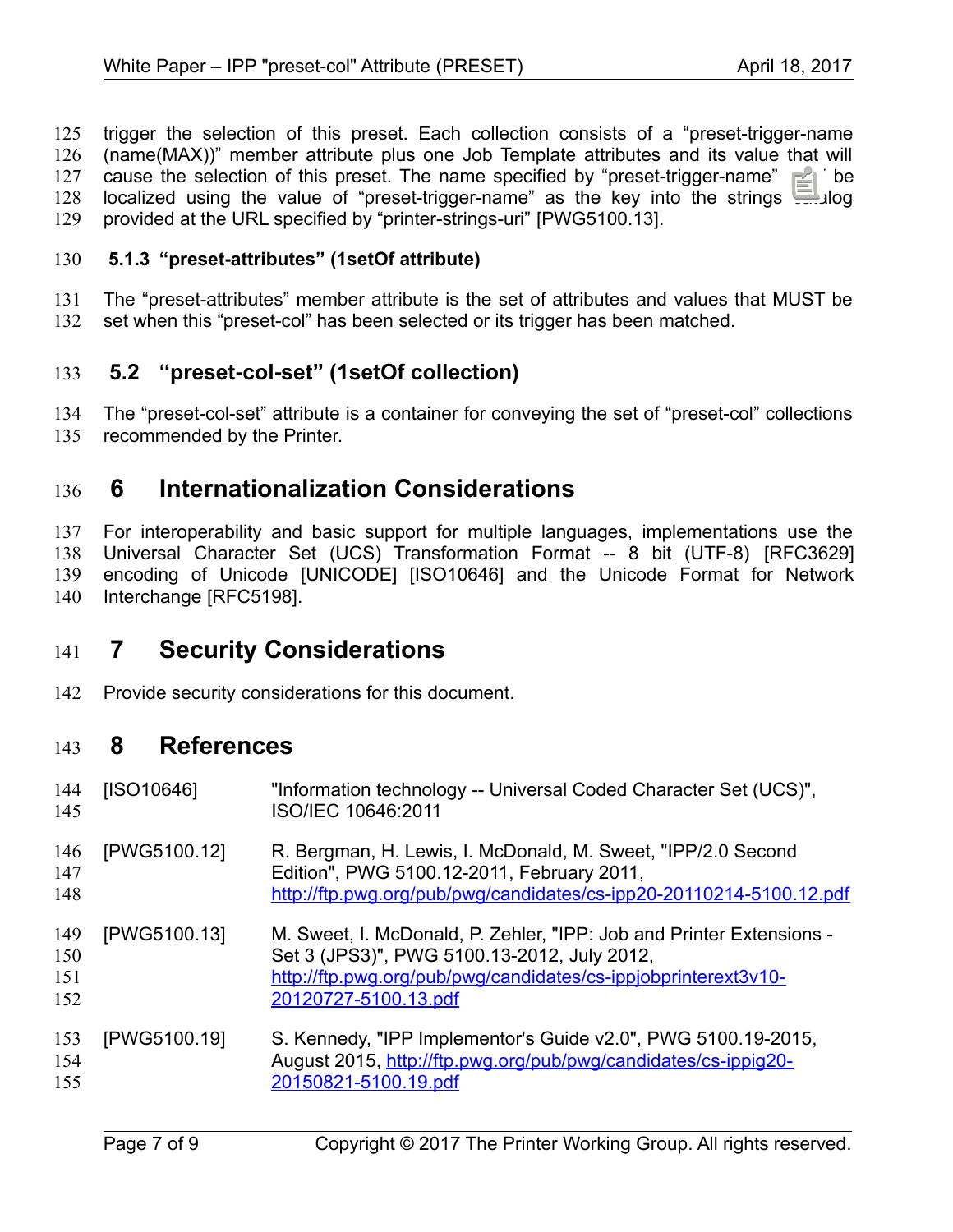<span id="page-7-3"></span><span id="page-7-1"></span><span id="page-7-0"></span>

| 156<br>157        | [RFC2817] | R. Khare, S. Lawrence, "Upgrading to TLS Within HTTP/1.1", RFC<br>2817, May 2000, https://www.ietf.org/rfc/rfc2817.txt                                        |
|-------------------|-----------|---------------------------------------------------------------------------------------------------------------------------------------------------------------|
| 158<br>159        | [RFC3629] | F. Yergeau, "UTF-8, a transformation format of ISO 10646", RFC<br>3629, November 2003, https://www.ietf.org/rfc/rfc3629.txt                                   |
| 160<br>161        | [RFC5198] | J. Klensin, M. Padlipsky, "Unicode Format for Network Interchange",<br>RFC 5198, March 2008, https://www.ietf.org/rfc/rfc5198.txt                             |
| 162<br>163<br>164 | [RFC7230] | R. Fielding, J. Reschke, "Hypertext Transfer Protocol (HTTP/1.1):<br>Message Syntax and Routing", RFC 7230, June 2014,<br>http://www.ietf.org/rfc/rfc7230.txt |
| 165<br>166<br>167 | [RFC8010] | M. Sweet, I. McDonald, "Internet Printing Protocol/1.1: Encoding and<br>Transport", RFC 8010, January 2017,<br>https://www.ietf.org/rfc/rfc8010.txt           |
| 168<br>169<br>170 | [RFC8011] | M. Sweet, I. McDonald, "Internet Printing Protocol/1.1: Model and<br>Semantics", RFC 8011, January 2017,<br>https://www.ietf.org/rfc/rfc8011.txt              |
| 171<br>172<br>173 | [UNICODE] | The Unicode Consortium, "The Unicode Standard, Version 6.2.0",<br>ISBN 978-1-936213-07-8, September 2012,<br>http://www.unicode.org/versions/Unicode6.2.0/    |

## <span id="page-7-2"></span> **9 Authors' Addresses** 174

- Primary authors (using Address style): 175
- Smith Kennedy 176
- 11311 Chinden Blvd. 177
- Boise, Idaho 83714 178
- smith.kennedy@hp.com 179
- The authors would also like to thank the following individuals for their contributions to this standard: 180 181
- Turanga Leela Planet Express 182
- Zapp Brannigan Democratic Order of Planets 183